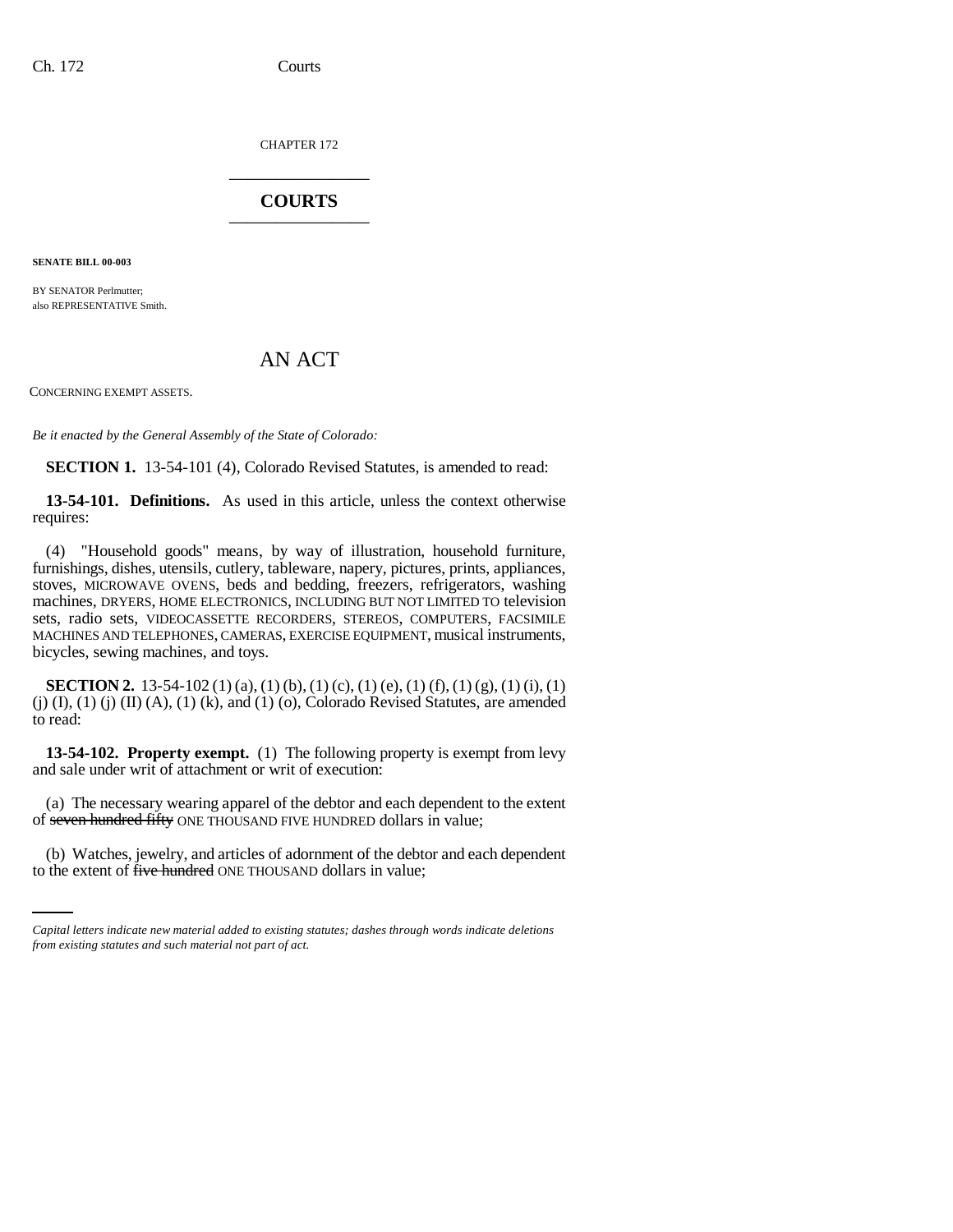(c) The library, family pictures, and school books of the debtor and his THE DEBTOR'S dependents to the extent of seven hundred fifty ONE THOUSAND FIVE HUNDRED dollars in value; except that this paragraph (c) shall not apply to any such property constituting all or part of the stock in trade of the debtor;

(e) The household goods owned and used by the debtor and used by his OR THE DEBTOR'S dependents to the extent of fifteen hundred THREE THOUSAND dollars in value;

(f) Provisions and fuel on hand for the use or consumption of the debtor or  $\frac{1}{115}$  THE DEBTOR'S dependents to the extent of three SIX hundred dollars in value;

(g) In the case of every debtor engaged as his principal occupation, in agriculture or livestock or poultry raising, livestock and poultry not exceeding in the aggregate a value of three thousand dollars, and horses, mules, wagons, carts, machinery, harness, implements, and tools not exceeding in the aggregate a value of two thousand dollars; IN AGRICULTURE AS THE DEBTOR'S PRINCIPAL OCCUPATION, INCLUDING BUT NOT LIMITED TO FARMING, RANCHING, DAIRY PRODUCTION, AND THE RAISING OF LIVESTOCK OR POULTRY, ALL LIVESTOCK, POULTRY, OR OTHER ANIMALS, AND ALL TRACTORS, FARM IMPLEMENTS, TRUCKS USED IN AGRICULTURAL OPERATIONS, HARVESTING EQUIPMENT, SEED, AND AGRICULTURAL MACHINERY AND TOOLS IN THE AGGREGATE VALUE OF TWENTY-FIVE THOUSAND DOLLARS;

(i) The stock in trade, supplies, fixtures, maps, machines, tools, ELECTRONICS, equipment, books, and business materials of any debtor used and kept for the purpose of carrying on any gainful occupation in the aggregate value of fifteen hundred TEN THOUSAND dollars;

(j) (I) One or more motor vehicles OR BICYCLES kept and used by any debtor for the purpose of carrying on any gainful occupation in the aggregate value of one THREE thousand dollars; OR

(II) (A) One OR MORE motor vehicle VEHICLES kept and used by any elderly or disabled debtor, for the purpose of obtaining medical care for himself or his elderly or disabled dependent. The value of the vehicle shall not exceed three OR BY ANY DEBTOR WITH AN ELDERLY OR DISABLED SPOUSE OR DEPENDENT, IN THE AGGREGATE VALUE OF SIX thousand dollars.

(k) The library of any debtor who is a professional person, including a minister or priest of any faith, kept and used by him THE DEBTOR in carrying on his OR HER profession, in the value of fifteen hundred THREE THOUSAND dollars; except that exemptions with respect to any of the property described in this paragraph (k) may not also be claimed under paragraph (i) of this subsection (1);

(o)  $(H)$  One house trailer or trailer coach to the extent of three thousand five hundred dollars in value while used and occupied as a place of residence by the owner;

(II) One mobile home to the extent of six thousand dollars while used and occupied as a place of residence by the owner; THE FULL AMOUNT OF ANY FEDERAL OR STATE EARNED INCOME TAX CREDIT REFUND.